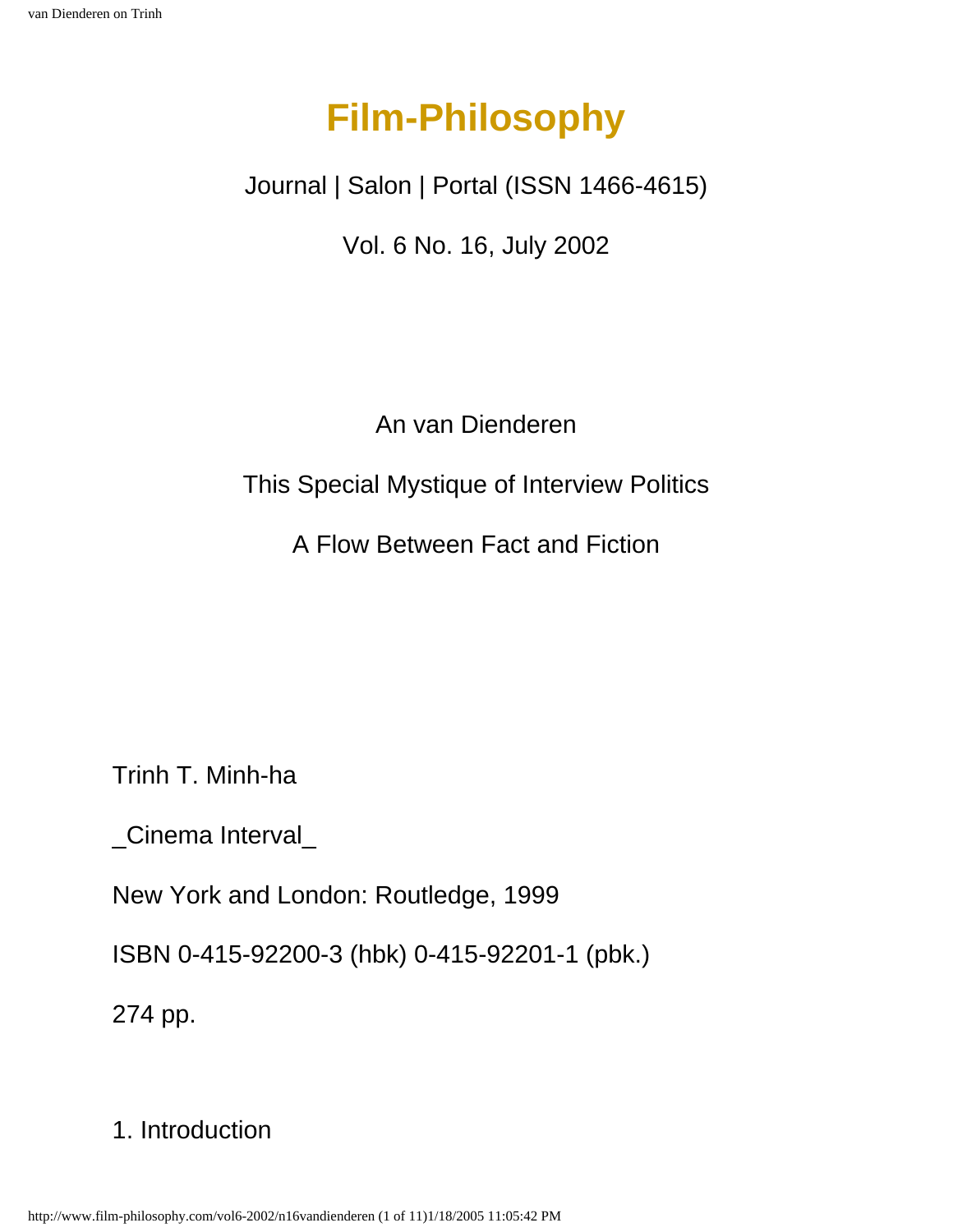Vietnamese filmmaker and feminist thinker Trinh T. Minh-ha is an articulate voice in independent filmmaking. In her writings and interviews, as well as in her film scripts, Trinh explores what she describes as the \*infinite relation\* of word to image. \_Cinema-Interval\_ brings together her recent conversations on film and art, life and theory, with Homi Bhabha, Deb Verhoeven, Annamaria Morelli, and other critics. Together these interviews offer a broad presentation of her ideas. \_Cinema Interval\_ covers a wide range of issues, many of them concerning \*the space between\* -- between viewer and film, image and text, interviewer and interviewee, lover and beloved. How Trinh uses the concept of \*interval\* is explained at different passages in the book. In one such passage, she writes:

'I would say that creating rhythm is a way of working with intervals -- silences, pauses, pacing -- and working with intervals means working with relationships in the wider sense of the term. Relationships between one word, one sentence, one idea and another; between one's voice and other women's voices; in short, between oneself and the other. What you are creating in relationships is not the mere product of an accumulative process, but rather, a musical accuracy -- the precise rhythm and tuning that allow what you say and don't say to find its reverberation in other people.' (38)

Extensively illustrated in colour and black and white, the book also offers a visual trajectory within her work. Not reducing the images to mere illustrations, the viewer is invited to enter her work simultaneously from a textual and a visual perspective. As an added bonus, the complete scripts of Trinh's films \_Shoot for the Contents\_ (1991) and \_A Tale of Love\_ (1995) are also included in the volume.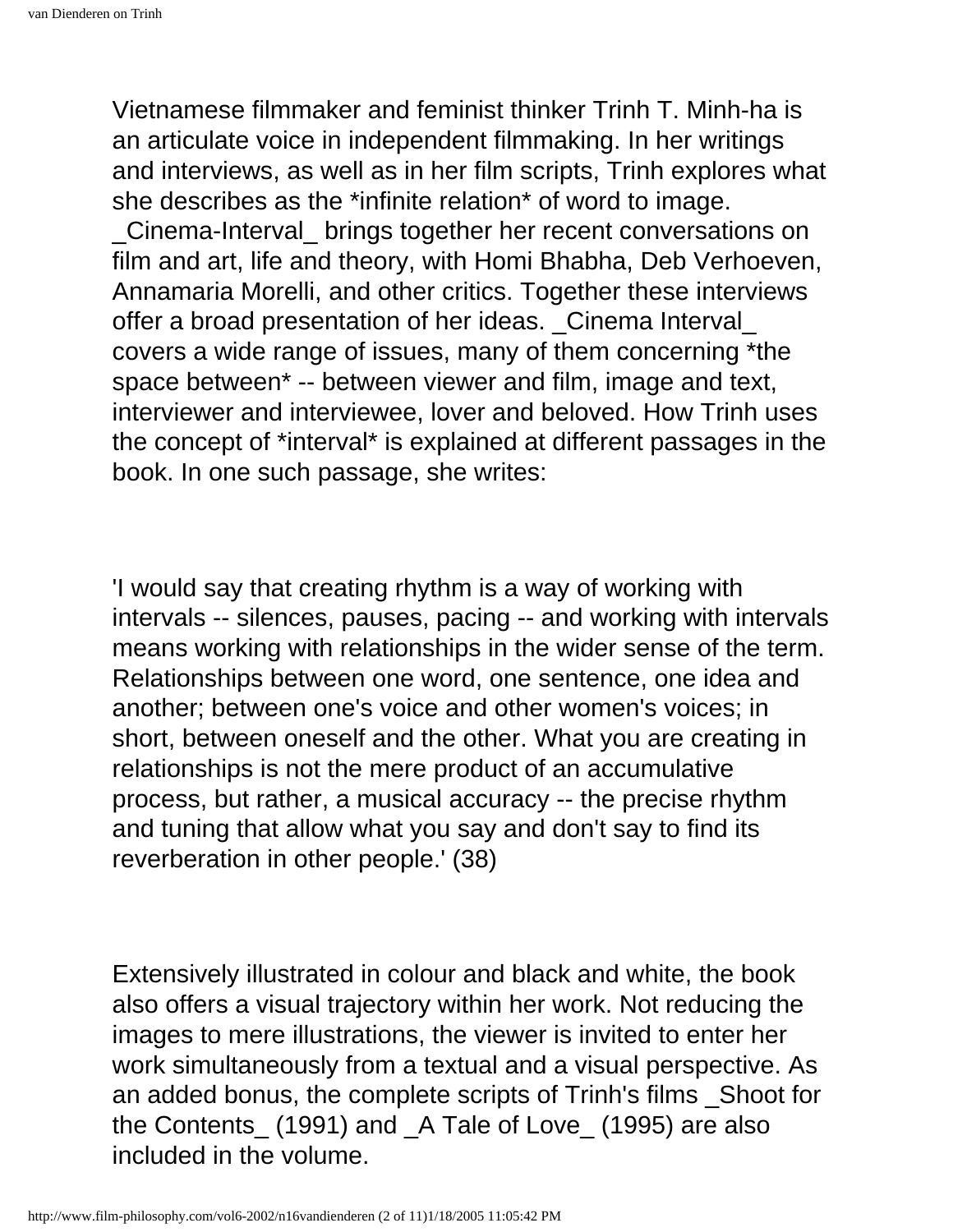#### 2. The Politics of the Interview Explored

Why a book with interviews? Trinh dealt with the 'special mystique' (247) of interviews at length in her films and writings. According to her, what is at stake in the politics of interviews is not only the unavoidable question of truth and information, but also the \*burden of representation\*. For her, the French terms \*entrevue\* and \*entretien\* are revealing both mutuality, betweenness, and a \*third ground\*, concepts which are most apt in dealing with the notion of interview (248). In this book she presents another exciting layer in her exploration of the politics of interviews. She collected several interviews in which she herself is interviewed. As such, she offers the reader a vulnerable and personalised take on the politics of interviews, in which she ingeniously transforms the discourse on her films into one on interviews. As Trinh explains:

'the interview is, at its best, a device that interrupts the power of speaking, that creates gaps and detours, and that invites one to move in more than one direction at a time. It allows me to return to my work or to the creative process with different ears and eyes, while I try to articulate the energies, ideas and feelings that inspire it. It is in the \*interval\* between the interviewer and the interviewee, in the movement between listening and speaking or between the spoken word and the written word, that I situate the necessity for interviews.' (4)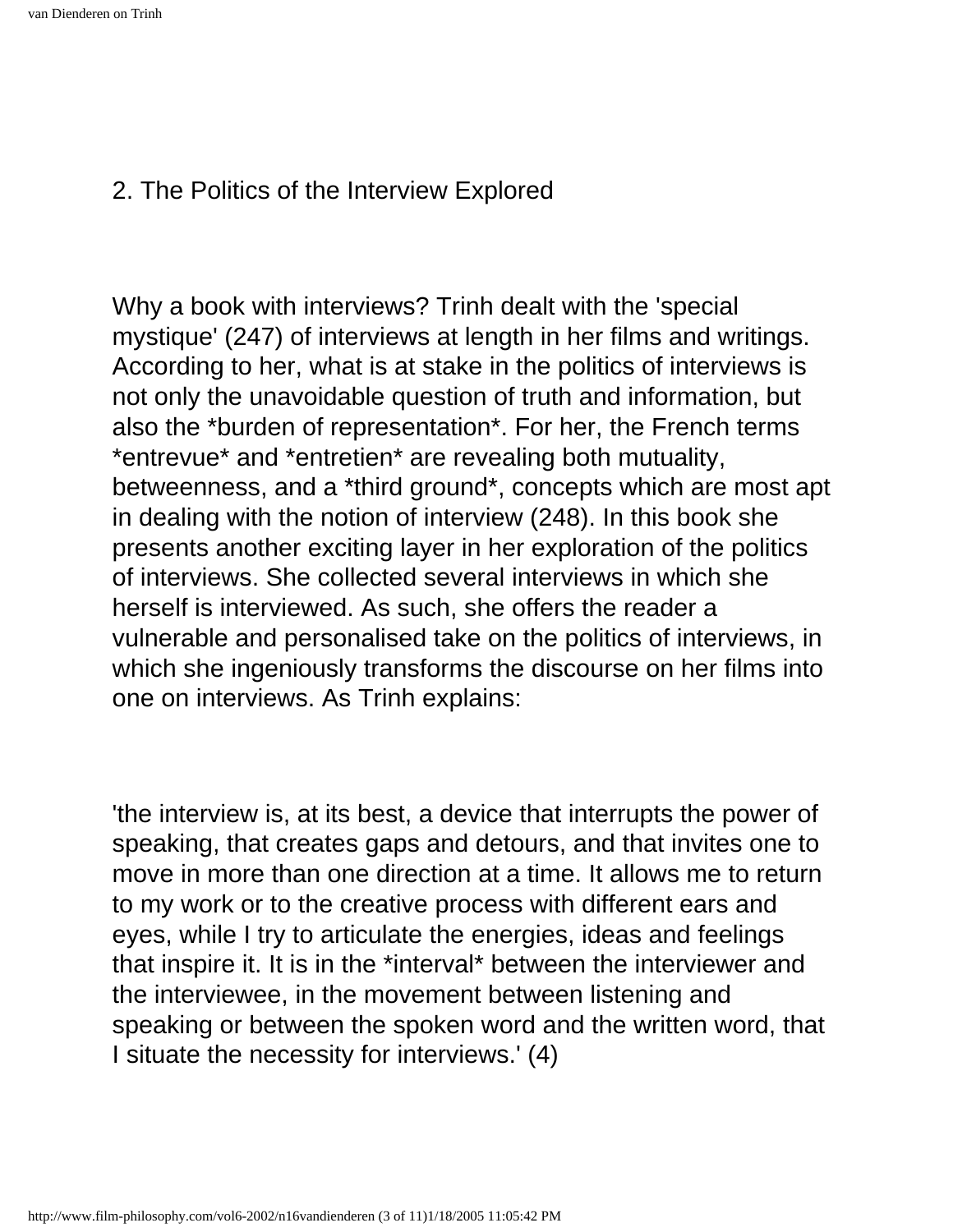Additionally, she offers the script of Shoot for the Contents in which she also explored the politics of interview: 'I was working with a body of interviews that had been carried out in Vietnam by another woman of the Vietnamese diaspora, translated and published in French, retranslated by myself into English and then re-enacted in the film' (29). As such, she emphasises the fictive nature of oral testimonies, 'because language itself is fictional by nature. An image of a reality or a word used to point to a reality, has to address its \*fictive\* reality as image or word.' (56) In dealing with this pseudo \*truthfulness\* in representation, Trinh offers again the complexity of the politics of knowledge, and refuses to reduces it to a mere representation of authenticity.

### 3. Cinema Interval Inscribed within the Discourse on Production Processes

I propose to view Cinema Interval within the discourse on production processes. I obviously recognise that there are many ways to encounter this book, that's precisely the interest of her work. However, I think perceiving this book as a way to enlighten creative processes could be a contribution to (un)veil what happens within the infinite relation of word and image: 'filmmaking is a complex form of veiling. So rather than simply condemning the veil, we also have to deal with the power of its attraction as with desire in love relationships.' (197) By reproducing issues encountered in the process of creating the films she sheds light on how she envisions the production process, and, as such, she invites the reader to broaden their concept of filmmaking. In her films she explicitly reproduces the performance and theatricality of the film process. 'Like in all my other films, the strategies I use usually point back to the making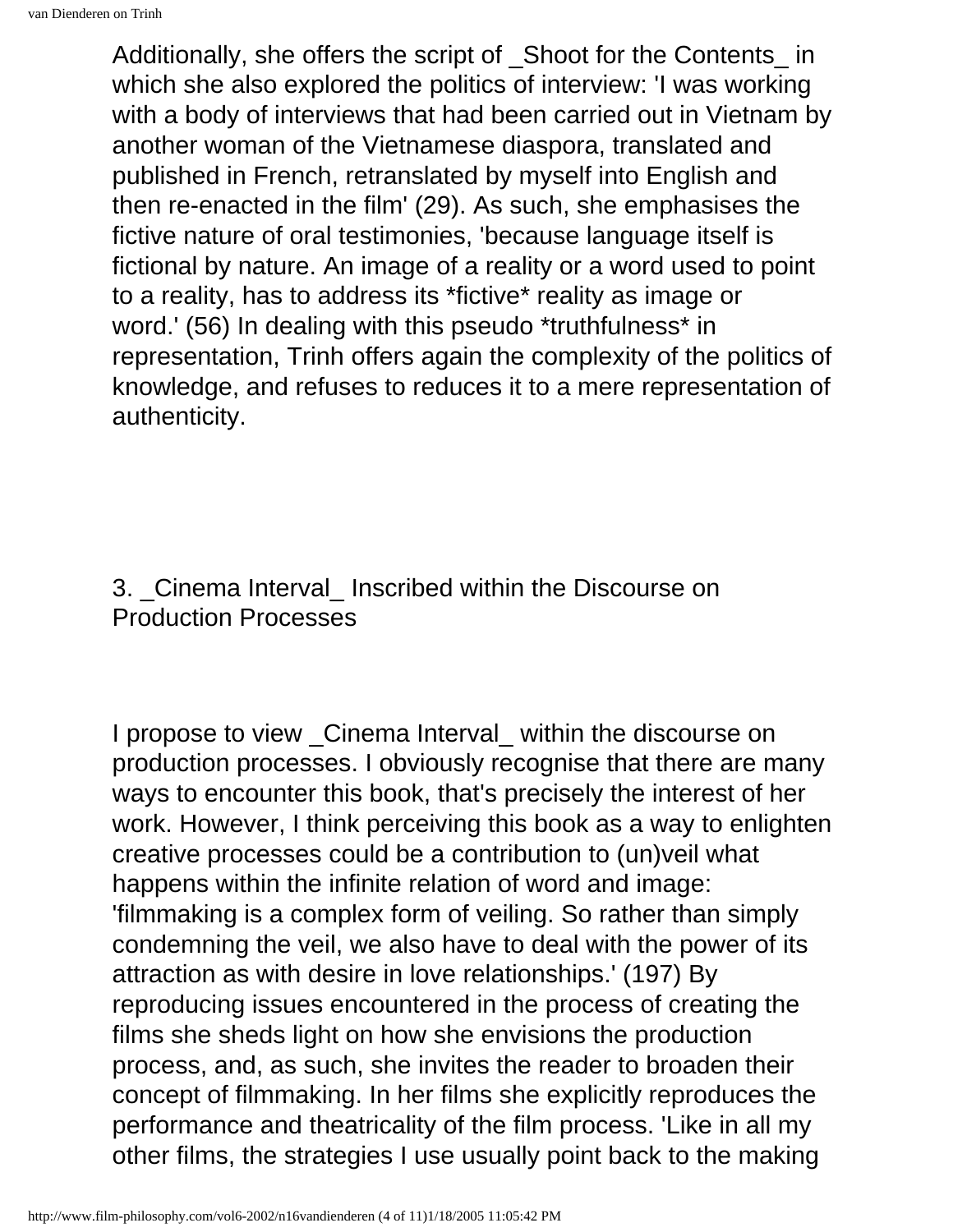and viewing of the work.' (202) By inscribing the process in the production of knowledge, she proposes a critical stance on image building -- 'the demystification of the creative act has almost become an accepted fact: The writer or the artist is bound to look critically at the relations of production and can no longer indulge in the notion of \*pure creativity\*.' (224) Cinematic framings are imbedded in an intangible relationship between the real and the imaginary. Arjun Appadurai writes: 'ordinary lives today are more often powered not by the givenness of things but by the possibilities that the media (either directly or indirectly) suggest are available'. [1] However, in being inspired and challenged by the identities on screen, the mode of production is often omitted. In this sense, the reconstruction of the real (this fiction) is perceived as fact. There exists a deeply rooted confusion between the presented and the experienced reality, which is blurring the urge for scrutiny. A viewer is being developed who is highly trained in believing what is being showed. Because of the referential or indexical quality images are wrongly taken for reality, and therefore the production or constructionist level that is located between the experienced reality and the representation is neglected. Bill Nichols writes: 'The very authenticity of the image testifies to the use of source material from the present moment, not the past. This presents the threat of disembodiment: the camera records those we see on screen with indexical fidelity, but these figures are also ghosts or simulacra of others who have already acted out their past.' [2]

The essential elements of film are mostly being covered up. When, why, and how selection, intrusion, performance, and representation has taken place is being camouflaged by means of an Ancient Greek view on drama. By submitting the flow of experiences to the structure of a classical drama, one confides in a certain appropriation and an ideology-laden use of images. The viewer cannot locate censorship nor accountability. Form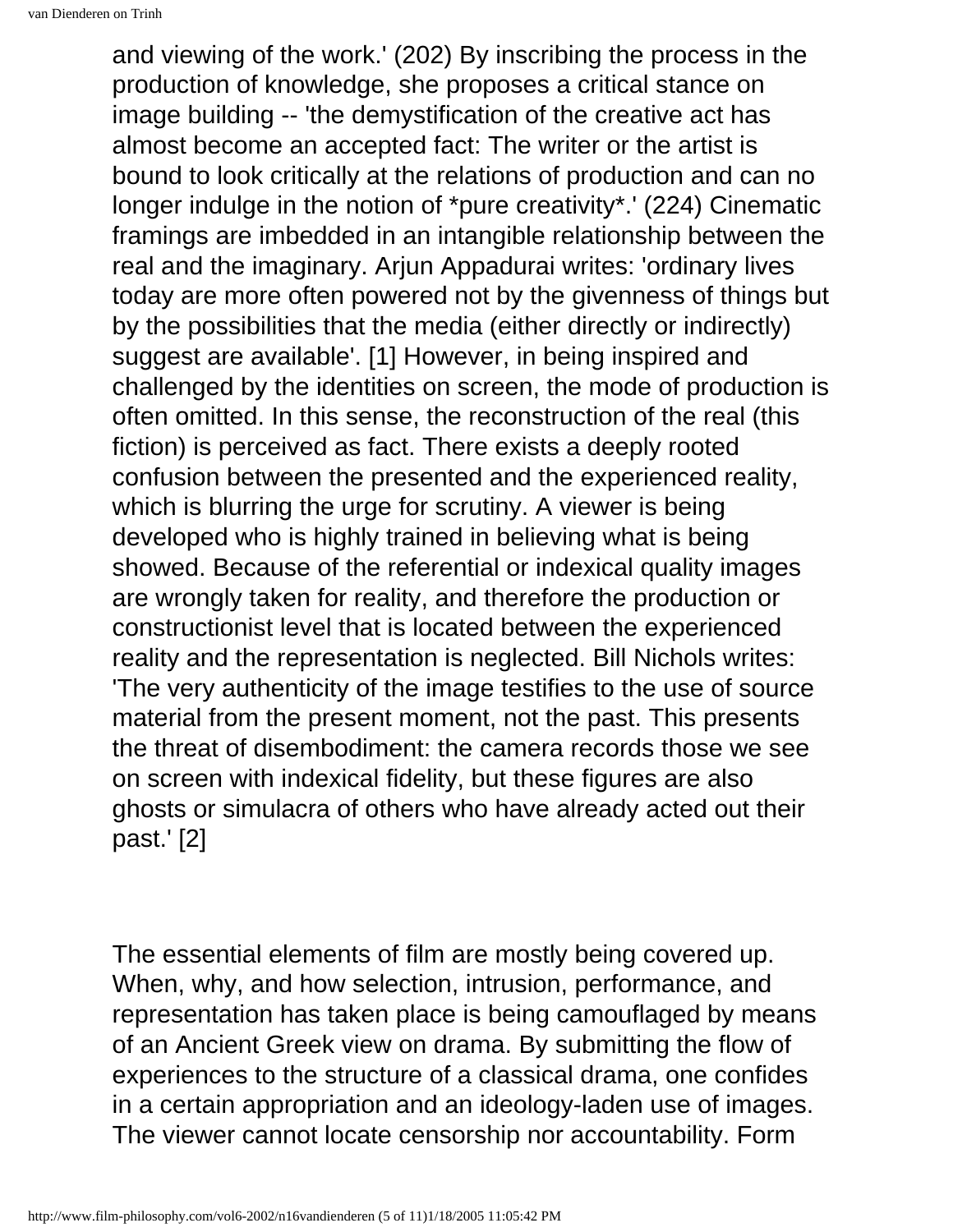(the type of narrative, the scenario) in and of itself thus carries a highly sophisticated ideological meaning. To ignore the mode of production of this form is to confine it in an ideological drama. Elsewhere Trinh writes:

'What is presented as evidence remains evidence, whether the observing eye qualifies itself as being subjective or objective. At the core of such a rationale dwells, untouched, the Cartesian division between subject and object, that perpetuates a dualistic inside-versus-outside, mind-against-matter view of the world. Again, the emphasis is laid on the power of film to capture reality 'out there' for us 'in here'. The moment of appropriation and of consumption is either simply ignored or carefully rendered invisible according to rules of good and bad documentary. The art of talking-to-say-nothing goes hand-in-hand with the will to say, and to say only to confine something in a meaning. Truth has to be made vivid, interesting; it has to be 'dramatized' if it is to convince the audience of the evidence, whose 'confidence' in it allows truth to take shape.' [3]

An example I experienced in my own filmmaking: I used a Super8 camera in my film \_Visitors of the Night\_ (1998) to illustrate the reactions of the Mosuo-people in China to my digital video camera. The Super8 images can therefore be presented as more 'real', more authentic in relation to the mode of production of this film as they evoke the scene of filmmaking. However, the medium itself (Super8) can work as an imaginary process, evoking souvenirs of the early seventies when it was used to produce home movies. The Super8 images, filmed on location in China, projected this nostalgic remembrance of (Western) time past. The complexity thus created reveals an approach to the real in a multi-layered way. It refuses to perceive reality as a good-bad fiction. Trinh writes: 'A documentary aware of its own artifice is one that remains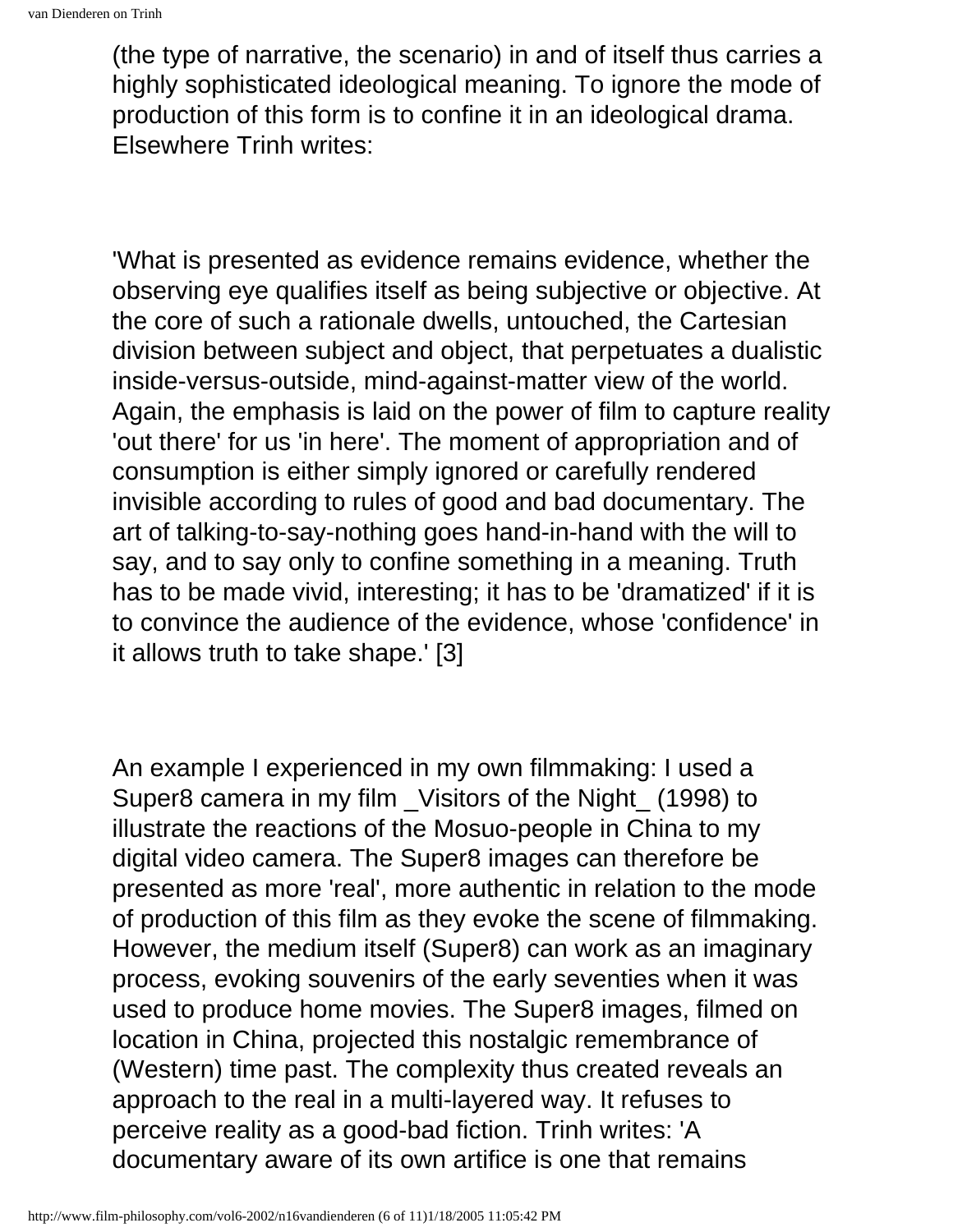sensitive to the flow between fact and fiction'. [4]

### 4. Politics of Narration: Spiralling Movements and Indirection

In this book, then, Trinh translates those issues to the written medium by which she contextualises these aspects in a broader discourse. The book develops a style of narrative which is able to resonate with issues such as hybridity, marginality, difference, resistance, autobiography, representation, and more. The term \*resonate\* is appropriate, since she explicitly decides to offer the reader a non-linear, non-encyclopaedic, or academic account of these concepts. She uses the image of \*spirals\* to explain her style of discourse:

'You, as the onlooker, position yourself differently according to different contexts and circumstances, but so does the \*other\* whom you are looking at. Each constitutes a site of subjectivities whose movement is neither simply linear nor circular. In the spiralling movement, you never come back to the same, and when two spirals move together in a space, there are moments when they meet and others when they do not. Trying to find a trajectory that allows the two movements to meet as much as possible without subsuming one to the other is also how I see the process of translation.' (187)

This citation is typical of her discourse, in which she combines one concept with another and by doing so broadens both issues.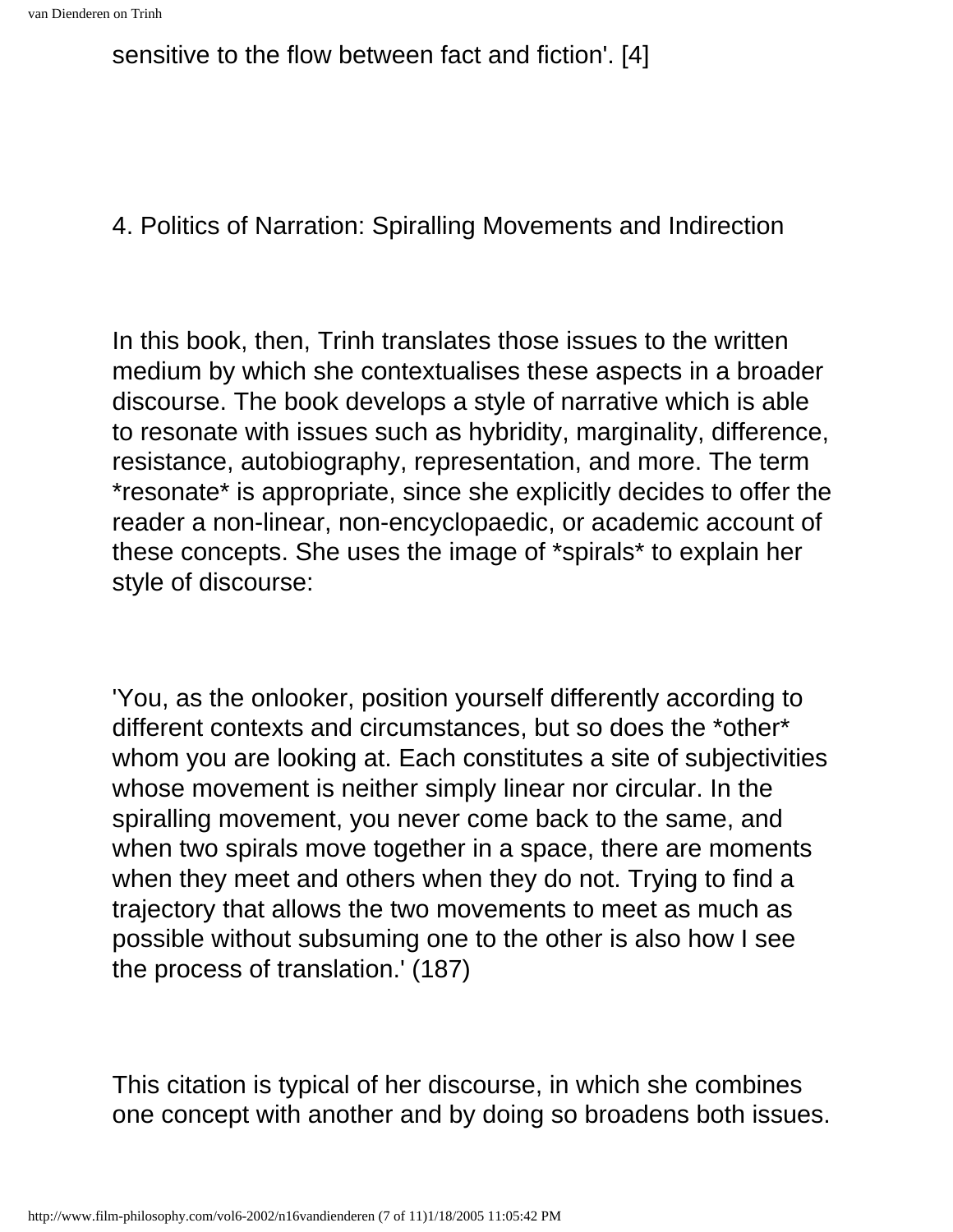Similarly, she doesn't expect the reader to have seen her films, because you can enter a spiral at any time. There is no specific beginning nor ending in Trinh's discourse. It develops within the process of developing and as such opens paths to a multitude of interpretations and opposes clear cut definitions. 'The story . . . is headless and bottomless but one has to enter somewhere, one has to go out somewhere, and even though there is a beginning and an end to every story, the readers can actually enter and exit on any page they wish without the feeling that they have missed \*the intrigue\* or the \*main point\*.' (37) This stance, again, refers back to her perspective on, for instance, anthropological issues. The \*other\* in anthropology is often understood as clearly different and apt to fit the dichotomy created as such. This dichotomy, for her, can be traced back to colonial politics of certain methodologies of anthropology. By creating binary divisions the self is situated in a veiled game of ideology and power and 'flattened down to a form of oppositional demarcation between dominant and dominated cultures' (63). The self that Trinh offers consists of a broad range of subjectivities. Again, the image of the spiral is useful to shed light on this idea. Instead of envisioning the self as an onion with a clear core, she creates a layered and dynamic complex which can't be reduced to simple definitions. Opening up concepts by refusing static classification is the only clear core that she will defend. This \*core\* can be understood by the strong affiliations she has with, on the one hand, French critical theories, and, on the other, traditional Asian philosophies:

'What interests me is not the return to the roots nor an assimilation of French theory but rather how I can use all tools that I have in their radical resistance to one another; how I can read French theory in light of Zen Buddhism or Taoism; and how to a certain extent, I can reread Zen Buddhism and Taoism in light of contemporary critical continental philosophy. The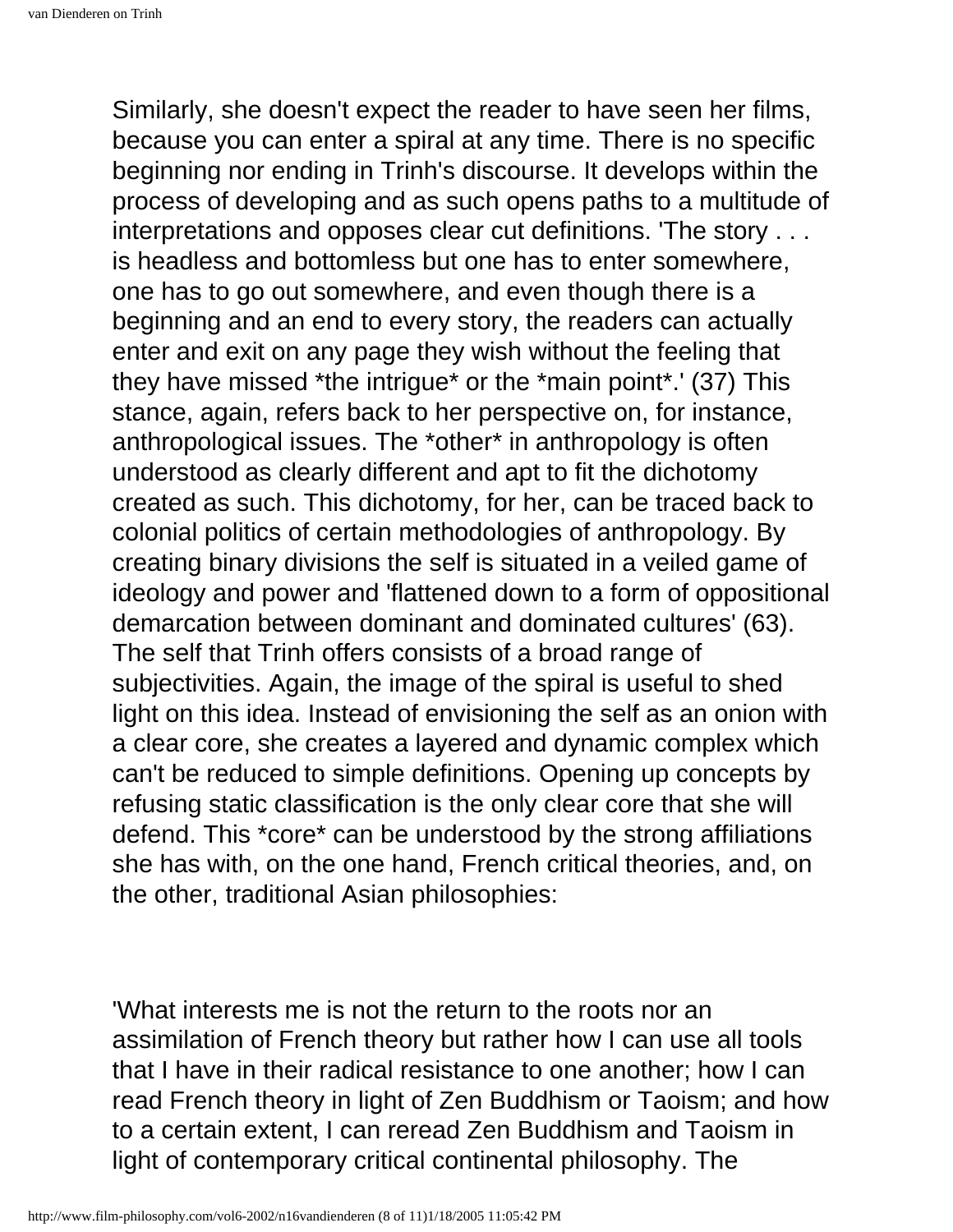process of cultural and theoretical hybridity gives rise to an \*elsewhere within here\* -- a space that is not easy to recognize, hence to classify.' (63)

Trinh's approach can be described as a strategy of indirection and understatement, an approach that many find disturbing as she doesn't offer a clear and logical account of her discourse. 'One can only approach things indirectly. Because in doing so, one not only goes toward the subject of one's focus without killing it, but one also allows oneself to get acquainted with the envelope, that is, all the elements that surround, situate or simply relate to it.' (33-34) 'The way a thought, a feeling, an argument, a theory, or a story takes shape on paper is at the same time \*accidental\* and very precise, very situated, just like a throw of dice.' (35) 'I would take up the element of chance and dwell on the configuration of the dice until their inherent relations rise to visibility and reveal to me something of our encounter. Listening to how things resonate among themselves has led me into totally unforeseen areas.' (257)

5. A Never Ending Story

It is impossible to end a review on this book in any significant way, as it offers endless re-entering. You can walk through her book reading the interviews with specific issues in mind, such as the production process of the creative act, but also with a focus on the specific films whose scripts have been included, or a precise interest in the politics of China and Vietnam. Therefore, she manages to appeal to a large audience and can offer a challenging questioning of the topics that you were hoping to find. By reading the book concentrating on a particular issue you suddenly find associations you were not thinking off. You will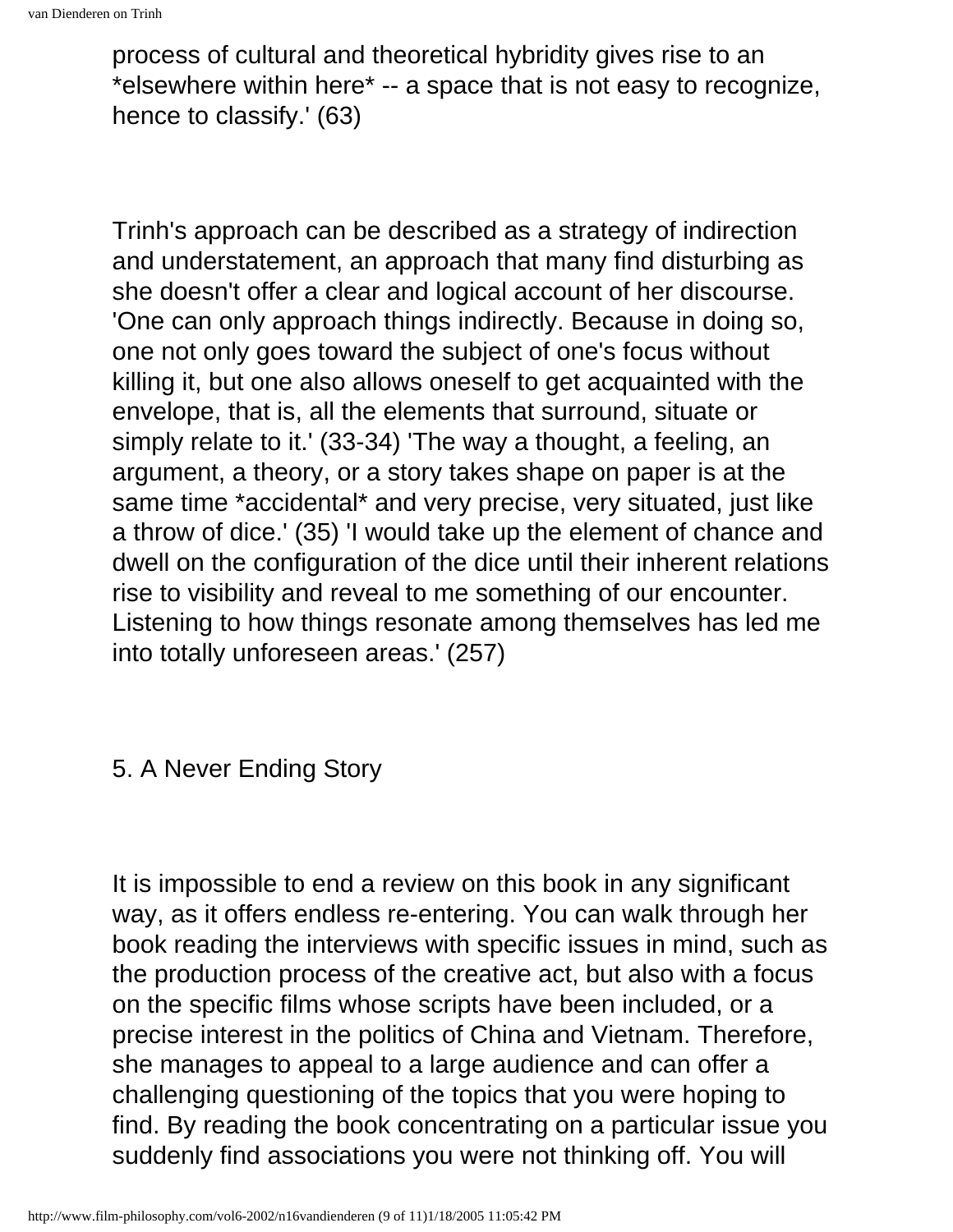pass by several notions that you were not familiar with. Moreover, you can also view the book as a visual piece of art, with an attractive and interesting combination of imagery. The one thing that you will not find, however, is a clear cut definitive account of her discourse. If you prefer clarity over (un)veiling, logic over indirectness, you would probably find the book too mystical.

University of Ghent, Belgium

Footnotes

1. Arjun Appadurai, \_Modernity at Large: Cultural Dimensions of Globalization\_ (Minneapolis and London: University of Minnesota Press, 1996), p. 55.

2. Bill Nichols, Blurred Boundaries: Questions of Meaning in Contemporary Culture\_ (Bloomington and Indianapolis: Indiana University Press, 1994), p. 4.

3. Trinh T. Minh-ha, 'Documentary Is/Not a Name', \_October\_, no. 52, Spring 1990, p. 83.

4. Ibid., p. 89.